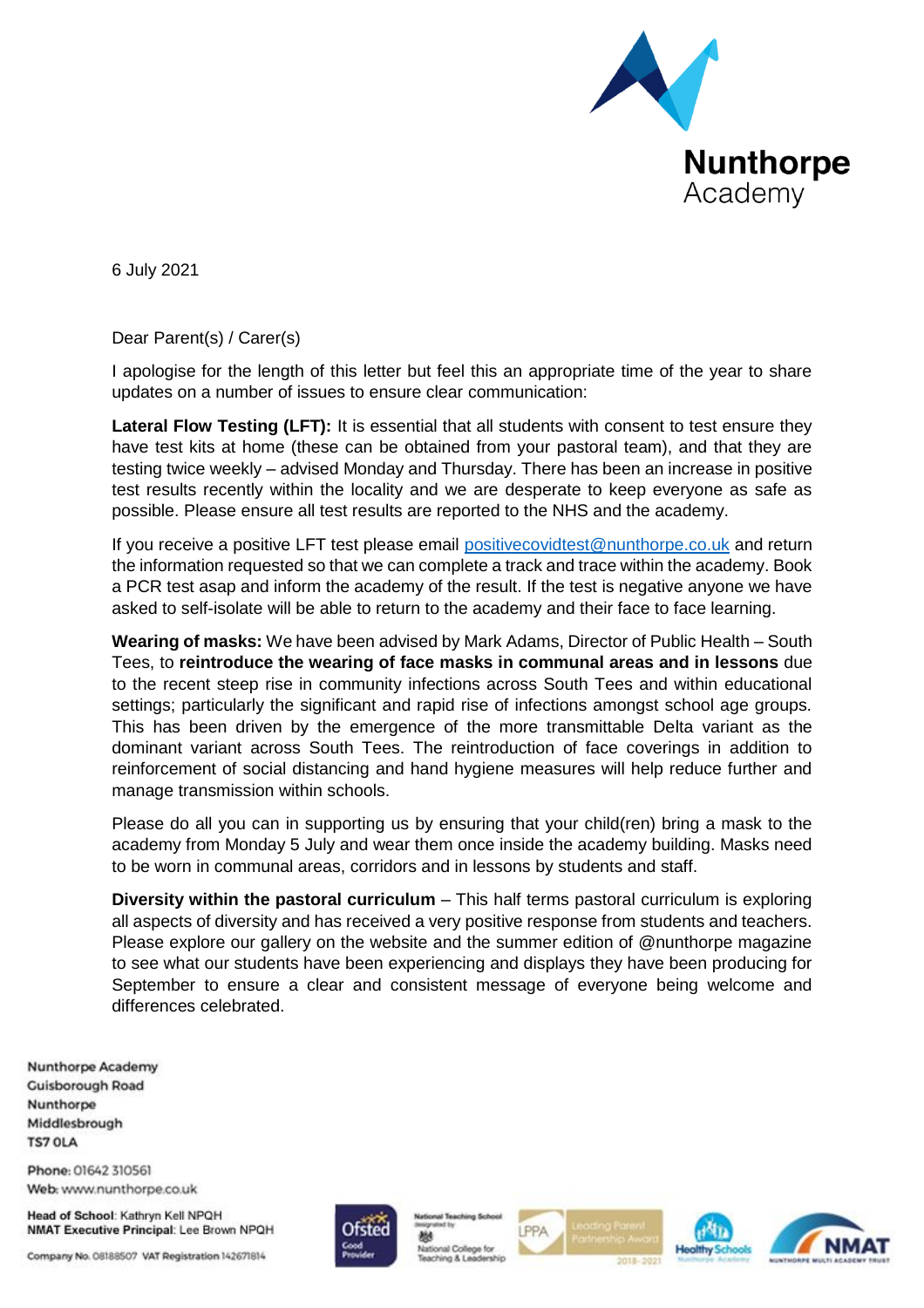

## **Everyone's Invited - Review of sexual abuse in schools and colleges.**

The government's national report for this review was made available on 10 June and since then we have been reviewing our policies, curriculum maps, lesson and tutorial plans and staff training for the year ahead to ensure that we are promoting an appropriate and informed 'ready, respectful and safe' culture across our 11-19 academy. We want to ensure our students feel safe and are prepared to come forward with any instances of 'peer on peer' abuse so that it is made very clear that we do not accept 'sexual harassment, sexual violence or sexual abuse' within our community, whether within the building or in social time. Throughout our pastoral and Life curriculums specifically we will be encouraging students to discuss safeguarding issues including those above in an open and mature manner and making it clear that 'banter', 'just having a laugh' is not acceptable when it is at somebody else's expense.

[https://www.gov.uk/government/publications/review-of-sexual-abuse-in-schools-and](https://www.gov.uk/government/publications/review-of-sexual-abuse-in-schools-and-colleges/review-of-sexual-abuse-in-schools-and-colleges)[colleges/review-of-sexual-abuse-in-schools-and-colleges](https://www.gov.uk/government/publications/review-of-sexual-abuse-in-schools-and-colleges/review-of-sexual-abuse-in-schools-and-colleges)

Students can report any concern to any member of staff within the academy however they would then refer the incident to the safeguarding team for advice and next steps. Please follow the link to view our **[Safeguarding Team](https://www.nunthorpe.co.uk/our-academy/resources/child-protection-team-information/)** poster to identify any member of staff who your child can safely report to directly if they have an incident linked to sexual harassment, abuse or violence' – definitions are on page 8 of the report. If your child does not feel in a position to report to the academy there is a dedicated NSPCC Helpline. Report Abuse in Education can be contacted by phone on 0800 136 663.

**Behaviour Policy** – This has been updated in line with the guidance shared by the DfE in their report and will be made available once approved by Trustees by the end of term.

**Relationships Education, Relationships and Sex Education (RSE) and Health Education Policy** – This policy has been updated in line with the guidance shared by the DfE in their report and in line with the guidance this has been made available for parental consultation. Please follow the **[link](https://www.nunthorpe.co.uk/our-academy/policies/relationships-education/)** to (a) read the policy, (b) leave any feedback which you would like the academy and Trustees to consider by emailing [rsepolicyfeedback@nunthorpe.co.uk](mailto:rsepolicyfeedback@nunthorpe.co.uk) The deadline for feedback is Wednesday 14 July.

**Summer term concludes on Friday 16 July at 1.30pm:** Students will be dismissed on a staggered finish from their year group bubbles from 1.30pm to ensure all students have the opportunity for lunch before we finish for the summer.

I am incredibly proud of the way students have coped with numerous limitations and changes to their academy experience this year and am very hopeful that we will return to some sense of normality which will allow them greater experiences and opportunities, particularly within practical subject areas and with other year groups.

**September re-opening –** Following a special announcement today from the Rt. Hon Gavin Williams, Secretary of State for Education, students returning to the academy in September will require two on site lateral flow tests, 3-5 days apart on their return. Further information relating to testing will be sent out to parents in due course.